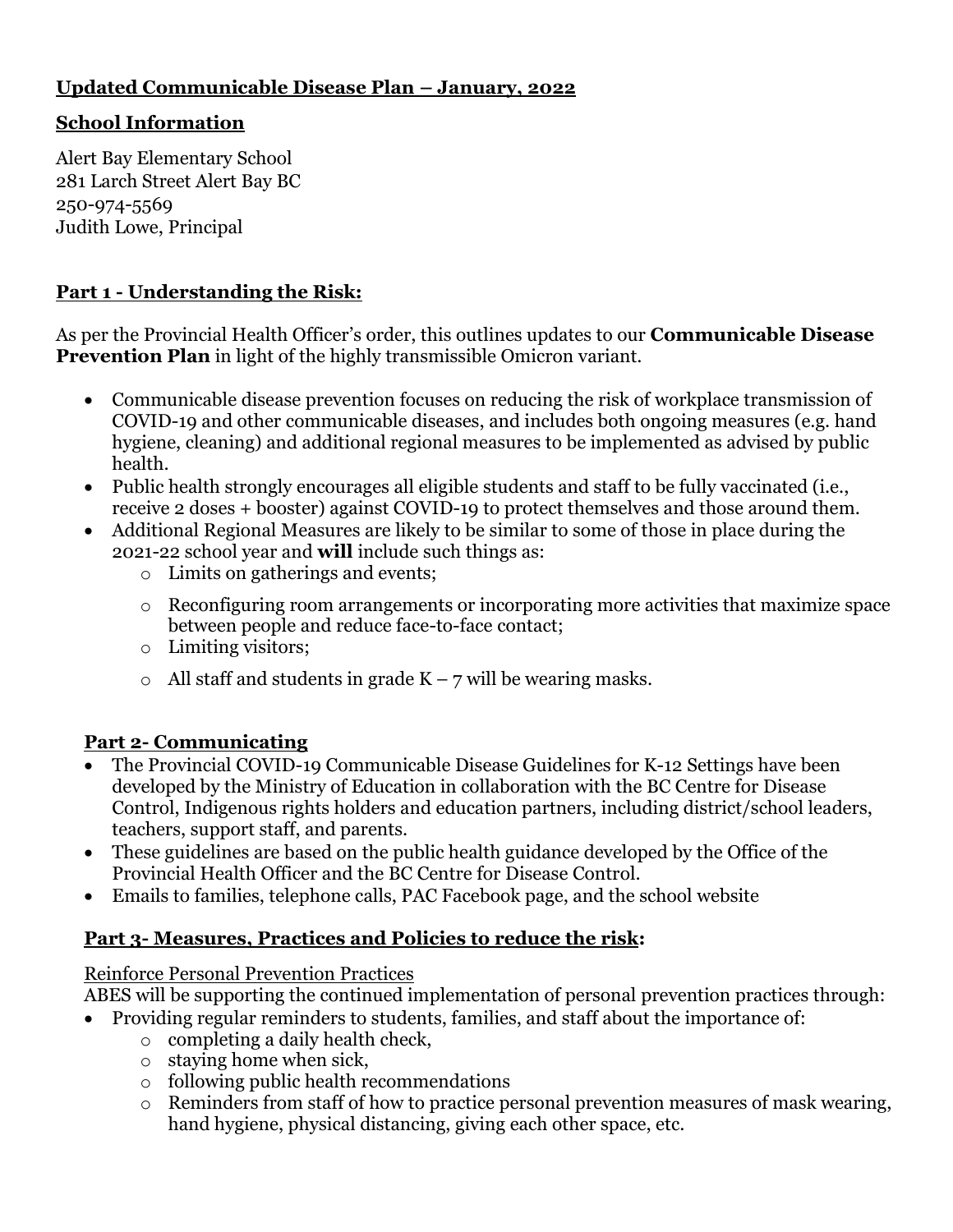Supportive School Environments

- Staff should utilize positive and inclusive approaches to engage students in preventive practices and should not employ measures that are punitive or stigmatizing in nature.
- Staff should also utilize a trauma-informed lens when planning school activities (e.g. gatherings and events) and interacting with other staff and students, including considerations around respecting others personal space.

## Staff/Students who become sick while at school:

### Daily Health Check

- Before coming to work all staff members must conduct a daily health check/self-assessment and upon arrival at work must complete a *[Daily Personal Health Check;](https://bc.thrive.health/covid19/en)*
- Parents and Caregivers should assess their children daily for illness before sending them to school.
- The **[K-12 Health Check App](https://www.k12dailycheck.gov.bc.ca/healthcheck?execution=e1s1)** be used for the daily assessment of symptoms.

## Symptoms of Illness

- All staff and students who have symptoms of illness must stay home (students and staff who experience symptoms consistent with a previously diagnosed health condition, e.g. seasonal allergies, can continue to attend school when they are experiencing these symptoms as normal).
- For guidance regarding specific symptoms of illness, staff/students/parents/guardians can:
	- o use the [Self-Assessment Tool;](https://bc.thrive.health/covid19/en)
	- o call 8-1-1 or their family physician for guidance.
	- o use the [BCCDC Symptom Guide](http://www.bccdc.ca/health-info/diseases-conditions/covid-19/about-covid-19/symptoms)
- If symptoms appear after arrival to work staff members must return home, students will be directed to a designated isolation area until a parent or guardian is able to pick them up. ABES Medical Room is the isolation Area.
- Staff Members who call in sick please contact Judith Lowe 250-949-0671 before the start of the work day to report your absence from work
- Should a student begin to exhibit signs of illness after arriving at school they will be immediately directed to a designated isolation area until parent/guardian pick-up can be arranged.
- Rooms will have hand sanitizer, a garbage can and tissues;
- A spray bottle containing Oxivir Plus and cloths will be available in the room;
- When room is in use it must have signage posted to avoid anyone else entering;
- Upon entering the isolation room the student will be required to wash their hands and don a mask;
- If a staff member is assigned to stay with the student while they are in the isolation room the staff member will wash their hands and don a mask and gloves;
- Prior to leaving the isolation room and before removing their mask and gloves, the staff member assigned to stay with the student will use the Oxivir Plus solution and provided cloth to wipe down all hard surfaces in the room.
- Remove mask and gloves and dispose of them in garbage can provided;
- Wash hands immediately after doffing mask and gloves and before exiting room;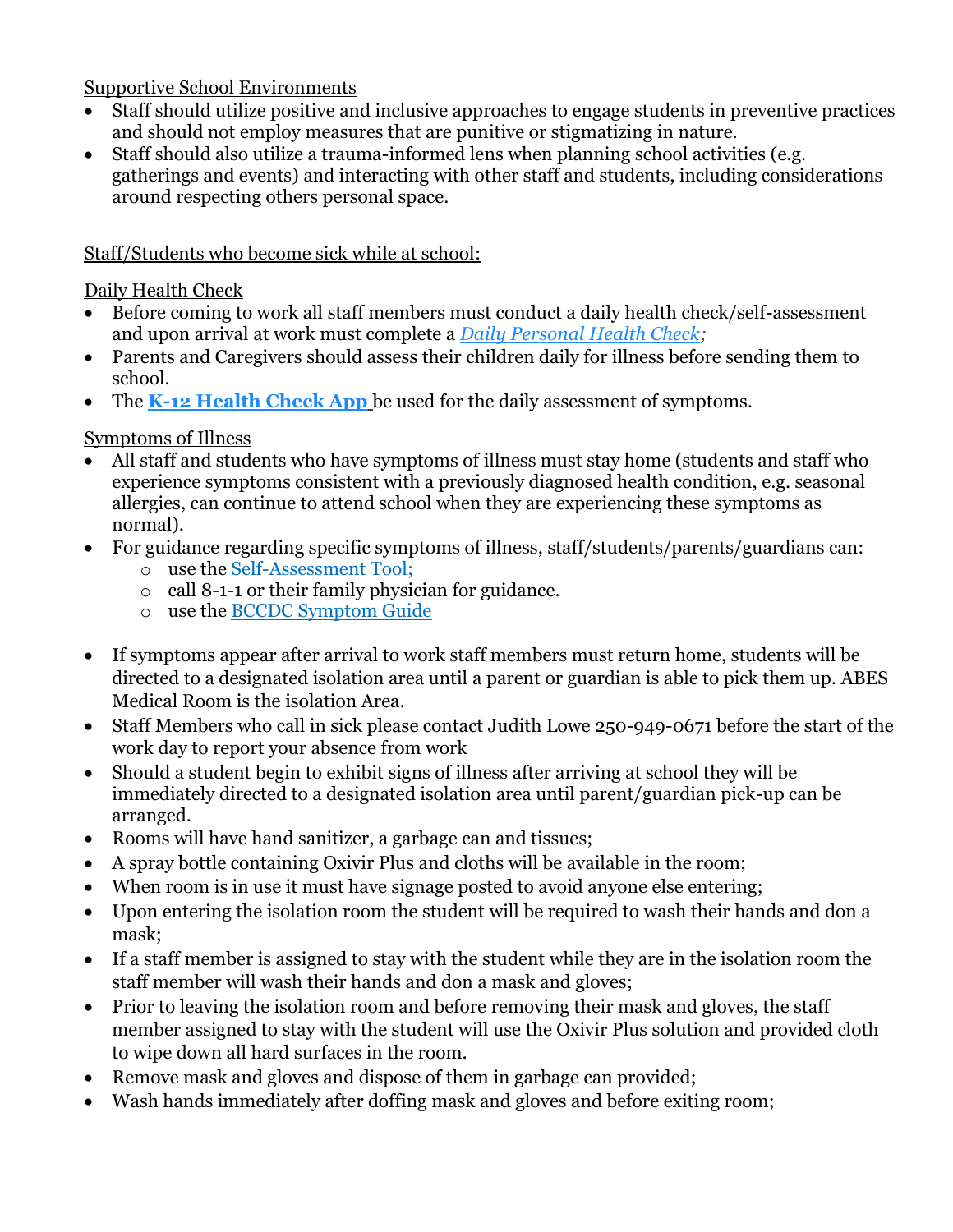Once the isolation room has been used it must not be re-entered until a thorough disinfection and terminal cleaning has taken place. Leave signage on door until terminal cleaning is complete. Report the use of this room to the principal.

## Hand Hygiene

- All classrooms where students are present will be provided with a bottle of hand sanitizer solution for staff and students to use (please do not dispose of spray bottles when empty – return to custodians and they can request additional supplies from Tacan);
- All students will spray their hands with hand sanitizer solution prior to entering the classroom or where possible wash their hands with soap and water upon school entry and before/after breaks and eating, using washroom and using frequently touched shared equipment.
- Hand washing posters are displayed at all sites.
- There will also be hand sanitization stations located in the Hallway, and Handwashing stations in all of the bathrooms and in the Primary Classroom, as well as the secondary kitchen located off of the office.

## Respiratory Etiquette

Students and staff should:

- o Cough and sneeze into their elbow, sleeve, or a tissue.
- o Throw away used tissues and immediately perform hand hygiene.

## Food Services:

- Food distribution services are following regular operational and food safe practices
- There is not restriction to the bottle filler at the water fountains and students are encouraged to bring their own water bottle
	- $\overline{\circ}$  If they do not have a water bottle, they request a cup for their use which is then placed in the dishwasher for cleaning.

## Physical Distancing and Space Arrangement

- 1. We will be reinforcing appropriate social distancing in all instances. As well, other measures will be considered to help create space between people to support staff and students using a trauma informed approach by making sure we:
	- o Remind students and staff about respecting personal space.
	- o Use signage and visual supports.
	- o Use available space to spread out.
	- o Implement strategies to prevent crowding in areas where people may gather, at pick up and drop off times.
	- o Stagger class transitions times.
	- o Manage flow of people in common areas, including hallways.
- Students will be expected to enter and exit through their designated classroom outside entrances using the existing social distancing markings on the school floor and walls as guidelines;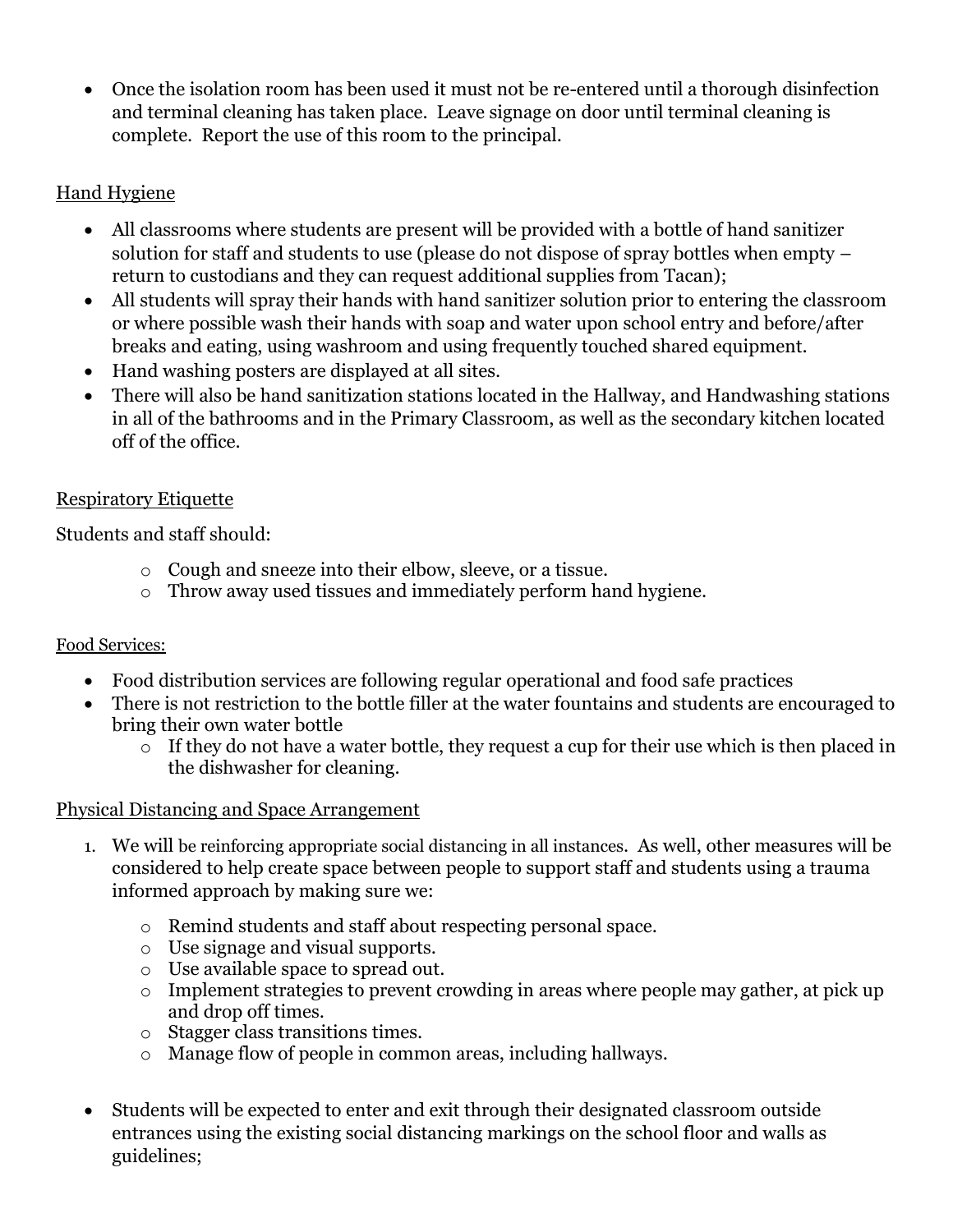- Classroom Teachers will reinforce personal space with students and use available space within classrooms to spread out in the classroom, reinforcing no touching, no sharing of food or supplies and no congregating in common areas
- Students will remain in their designated classrooms as much as possible with no congregating in common areas
- Prior to dismissal students will spray their hands with hand sanitizer solution;
- Upon dismissal students will be encourage to leave the building as quickly as possible and avoid congregating in common areas.

# Personal Protective Equipment- Masks

### **The PHO Order – Face Coverings, requires all students, staff and visitors to wear a mask indoors at school.**

# **Everyone who is able to (i.e., does not have a mask exemption) must wear a mask.**

Reminders will be communicated to students (and their parents/caregivers) and staff that includes:

- Wearing masks at school is required under a public health order.
- Proper fit is a key factor in mask effectiveness. Masks worn at school should fit well.
- Masks are most effective when everyone who is able to is wearing one.
- Those with mask exemptions continue to follow any strategies identified to reinforce and enhance other safety measures.
	- o Those not able to wear a mask all day continue to be encouraged to wear one as much as they're able to.
- Administrators and staff use positive and inclusive approaches, aligned with existing professional practices to address non-compliant behaviour for those able to wear masks.
- For those with mask exemptions, administrators and staff support other strategies identified to reinforce and enhance other safety measures (as outlined in the Planning Resource: Mask Exemptions).
- For those with mask exemptions, alternative strategies identified are adjusted if needed, based on the additional prevention measures.

As indicated above, all K-7 staff are required to wear a mask or a face shield (in which case a mask should be worn in addition to the face shield) indoors in schools and on school buses. Additionally;

- All students in grades K-7 are required to wear a mask indoors in schools and on school buses.
- Our school (ABES) will have non-medical masks available for students who forget theirs.
- All visitors are required to wear a mask when they are inside a school or at a school site.

Supporting Students with Diverse Abilities/Disabilities

- Supporting students with disabilities/diverse abilities may require staff providing support services to be in close physical proximity or in physical contact with a student.
- When staff are working with a student indoors, and the service cannot be provided from behind a barrier, staff are required to wear a non-medical mask, a face covering or a face shield.
- Students in Grades K to 7 are also required to wear a non-medical mask or face covering when receiving services indoors and a barrier is not present.

## Cleaning and Disinfecting

Increased cleaning and disinfecting is ongoing and will continue throughout the school including: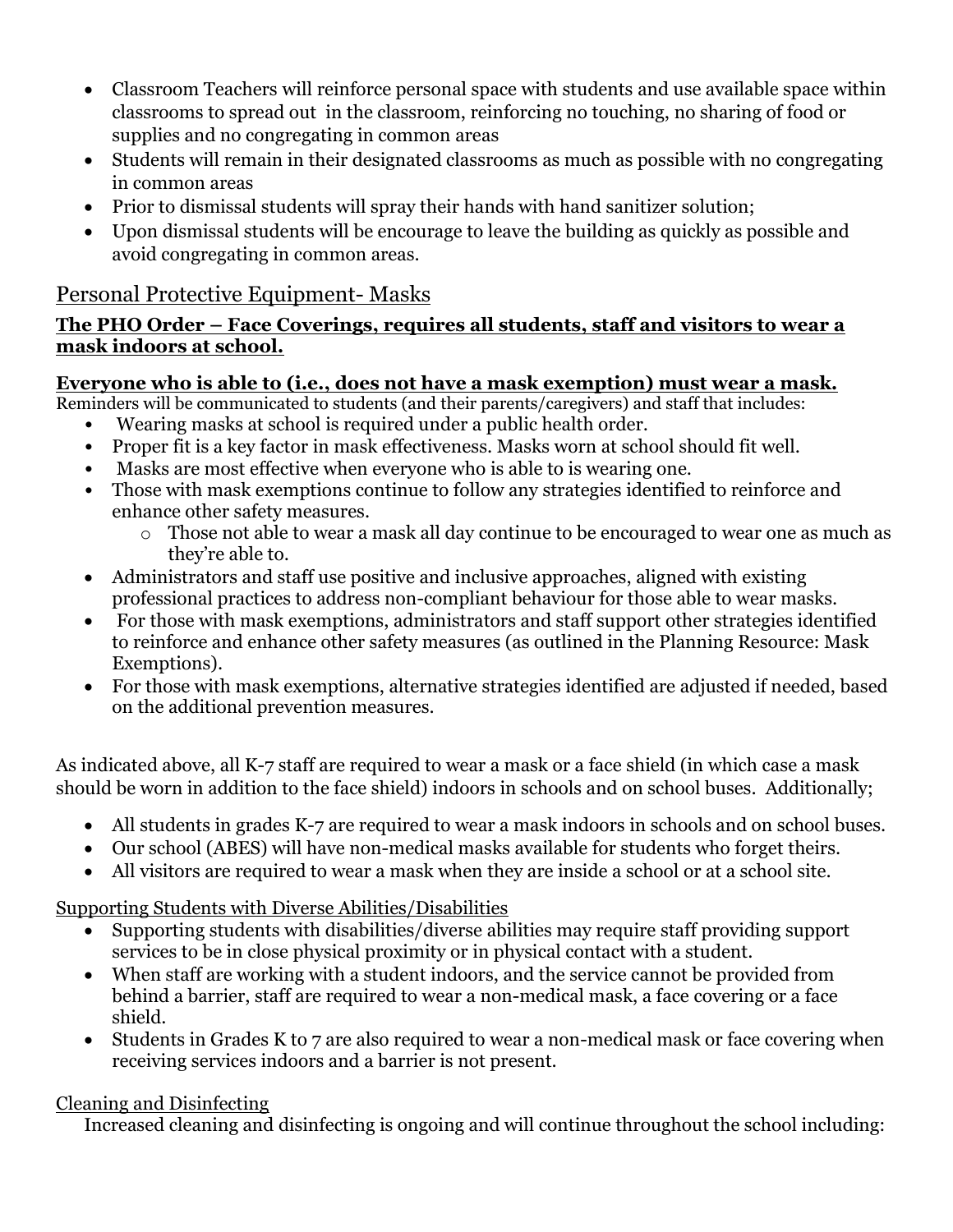- Custodian(s) will rotate through the school on an ongoing basis ensuring all touch points are disinfected continually and that supplies are topped up as needed;
- custodian will perform regular cleaning duties as well as continued disinfecting
- Terminal cleaning will be performed each day after staff and students have left the building for the day from 4:00-7:00pm.

### Visitor Access

- Visitors are limited to those that are supporting activities that are of direct benefit to student learning and wellbeing including: teacher candidates, immunizers, etc.
- Itinerant Staff, Teachers on Call, School district personnel not usually on site, and all other visitors are aware of school's health and safety measures, and have completed a daily health check prior to entering the school, and will understand their responsibility to follow them at all times.
- Parents are encouraged to make appointments with the staff they wish to visit. At this time telephone or zoom conferences are encouraged until otherwise advised by the School Board/Public Health Office
- Information for visitors is posted by the entrance to the school, on the school's website and included in communications to students and families.
- Parents/caregivers are encouraged to drop-off/pick-up students outside of the school.
- Exterior doors, including main school entrances, will be kept locked during the day to limit entry to facilities.

## Ventilation and Circulation

- The District will ensure that heating, ventilation and air conditioning systems are designed, operated, and maintained as per standards and specifications for ongoing comfort for workers (Part 4 of the OHS Regulation).
- School Districts should regularly maintain HVAC systems for proper operation and ensure that schools with recycled/recirculated air systems upgrade their current filters to a minimum MERV 13 filter or higher if possible.
- Where possible, natural ventilation should be maximized by opening windows and doors.
- Where possible, consider moving activities, such as lunch, classes, and physical activity outdoors when weather permits.

## Staff Only Spaces

- Until otherwise indicated, all staff meetings, in-service and professional development activities will be held virtually – when able gatherings such as meetings, pro-d, etc will be held with respect to room occupancy limits, using available space to spread people out, as well as considering virtual options dependent staff comfort levels
	- o Gatherings must occur in line with those permitted as per relevant local, regional, provincial and federal public health recommendations and Orders and any related WorkSafe BC guidance.
- Utilize floor markings and signage to direct traffic flow and prevent crowding (e.g. in the staff room, by the photocopier, etc.).
- Masks must be worn unless eating or drinking; see PPE mask requirements for staff.

# School Gatherings and Events

 Due to Provincial Guidelines, school gatherings and events will be held virtually whenever possible. In addition;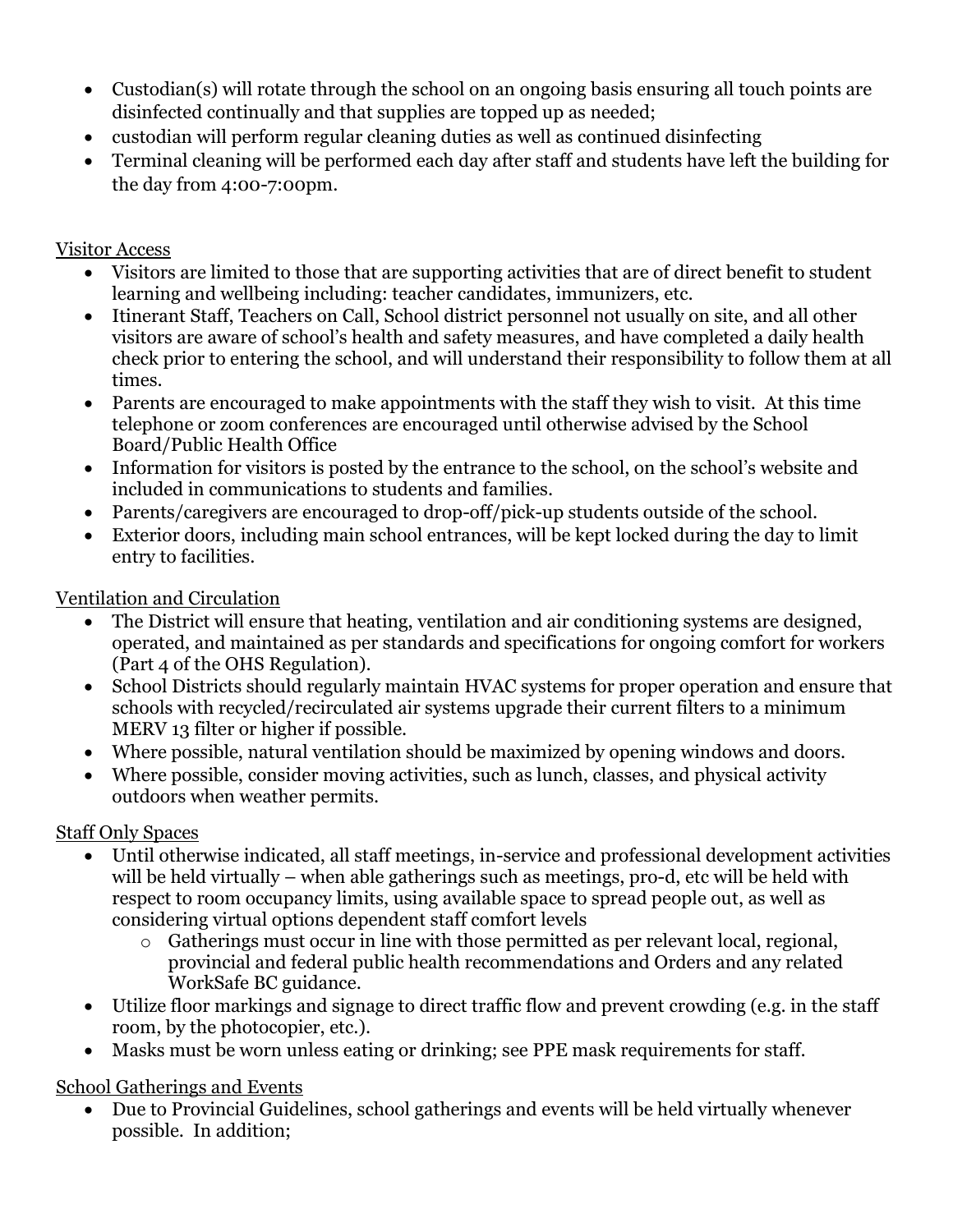- o When planning assemblies or school gatherings, we will be respecting student and staff comfort levels regarding personal space.
- o Use space available to spread people out as much as possible, respecting room occupancy limits, and ensuring enough space is available to prevent involuntary physical contact between attendees (i.e. overcrowding), does not exceed 50% of operating capacity, and spectators are not present.
- Extracurricular activities in the form of sports tournaments are paused.

### Personal Items

- Staff and students can continue to bring personal items to school, but they should be encouraged to not share items that come in contact with the mouth
- We will continue to manage the flow of students in hallways to minimize crowding and allow for ease of people passing through.

### Bussing – Part One:

- Private vehicle use or active transportation (e.g. biking, walking, etc.) by students is encouraged as much as possible;
- Bus drivers should wash or sanitize hands prior to entering bus;
- Masks and visors are to be worn during loading and unloading of students;
- Students are to clean their hands prior to leaving home to take the bus, when they leave school prior to boarding bus, and when they arrive home;
- Windows remain open as weather allows,
- If a driver suspects a student has symptoms of illness they will remain at the stop and contact Tacan via radio for further direction;
- Students will be directed to take the first open seat from the back of the bus forward and should have assigned seats whenever possible should the need for contact tracing occur;
- All students and staff are required to wear non-medical masks at all times while on the bus.
	- o Exceptions will be made for those who are unable to wear a mask because they do not tolerate it for health or behavioural reasons, those who are unable to put on or remove a mask without the assistance of another person and while eating or drinking;

#### Bussing – Part Two:

- Students should be spread out if empty seats are available;
- Students will not board the bus until the student in front of them is completely up the stairs;
- Students will be directed to exit the bus from the front first maintaining proper spacing as they exit;
- Touch points will be sanitized between runs and at the end of the day.

## General Overview:

At ABES, we will:

- o encourage outside play whenever possible;
- o Incorporate additional hand hygiene opportunities into the day;
- o Common areas are marked with floor markings and signage to direct traffic flow;
- o Procedures are in place to avoid crowding in common spaces;
- o Outside volunteers may be permitted in certain instances; please check with Mrs. Lowe
- o Promoting safety measures in the school through the use of visual aids like floor markings and signage are in place

#### ADMINISTRATION: